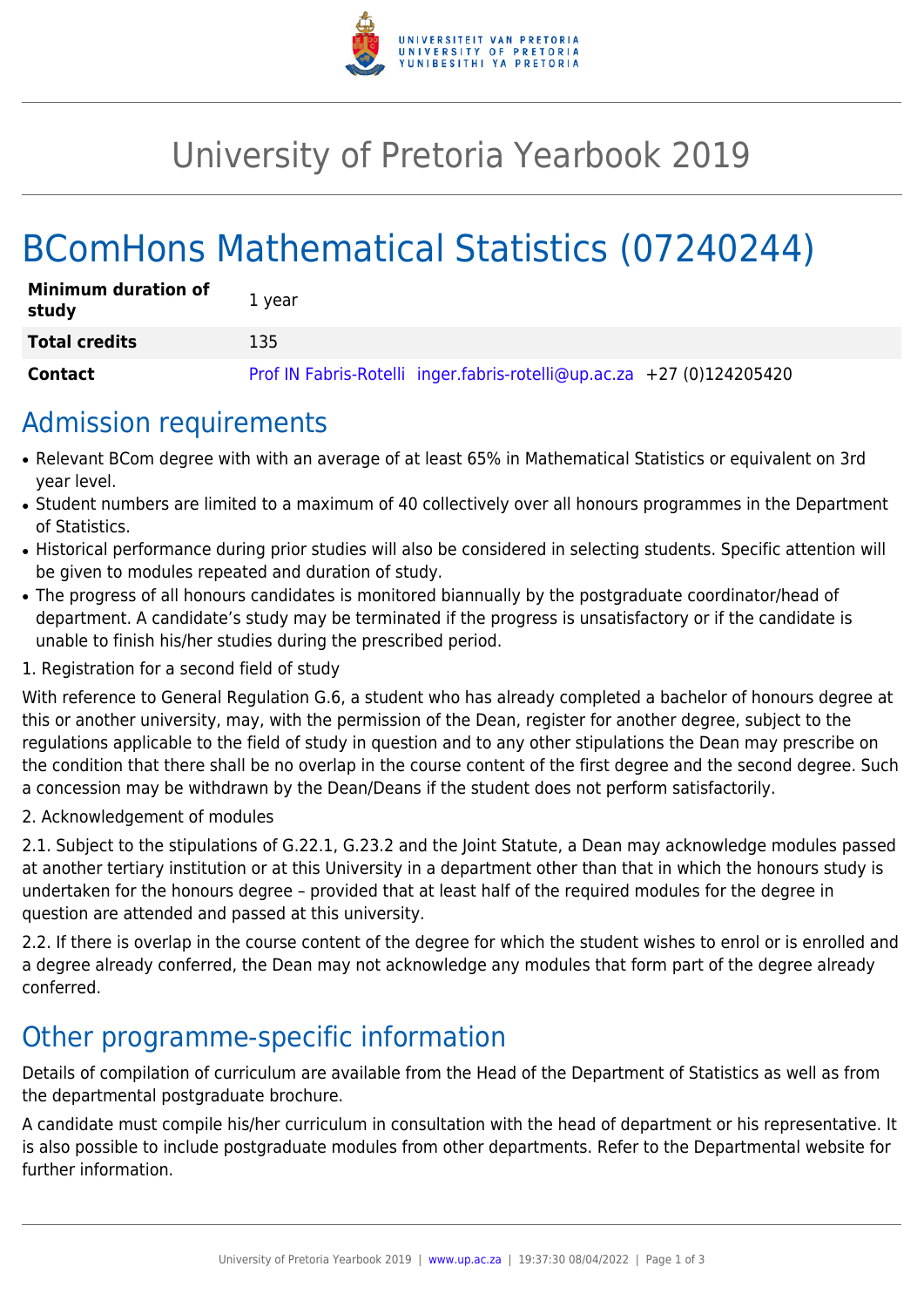

## Examinations and pass requirements

In calculating marks, General Regulation G12.2 applies.

Subject to the provisions of General Regulation G.26, a head of department determines, in consultation with the Dean

- when the honours examinations in his/her department will take place, provided that:
- i. honours examinations which do not take place before the end of the academic year must take place no later than 18 January of the following year, and all examination results must be submitted to Student Administration by 25 January; and
- ii. honours examinations which do not take place before the end of the first semester may take place no later than 15 July, and all examination results must be submitted to Student Administration on or before 18 July.
- whether a candidate will be admitted to a supplementary examination, provided that a supplementary examination is granted, only once in a maximum of two prescribed semester modules or once in one year module;
- supplementary examinations (if granted) cover the same subject matter as was the case for the examinations;
- NB: For the purpose of this provision, the phrase "not sit for an examination more than twice in the same subject" as it appears in General Regulation G.18.2, implies that a candidate may not be admitted to an examination in a module, including a supplementary examination, more than three times.
- the manner in which research reports are prepared and examined in his/her department.

**NB**: Full details are published in each department's postgraduate information brochure, which is available from the relevant head of department. The minimum pass mark for a research report is 50%. The provisions regarding pass requirements for dissertations contained in General Regulation G.12.2 apply mutatis mutandis to research reports.

Subject to the provisions of General Regulation G.12.2.1.3, the subminimum required in subdivisions of modules is published in the study guides, which is available from the relevant head of department.